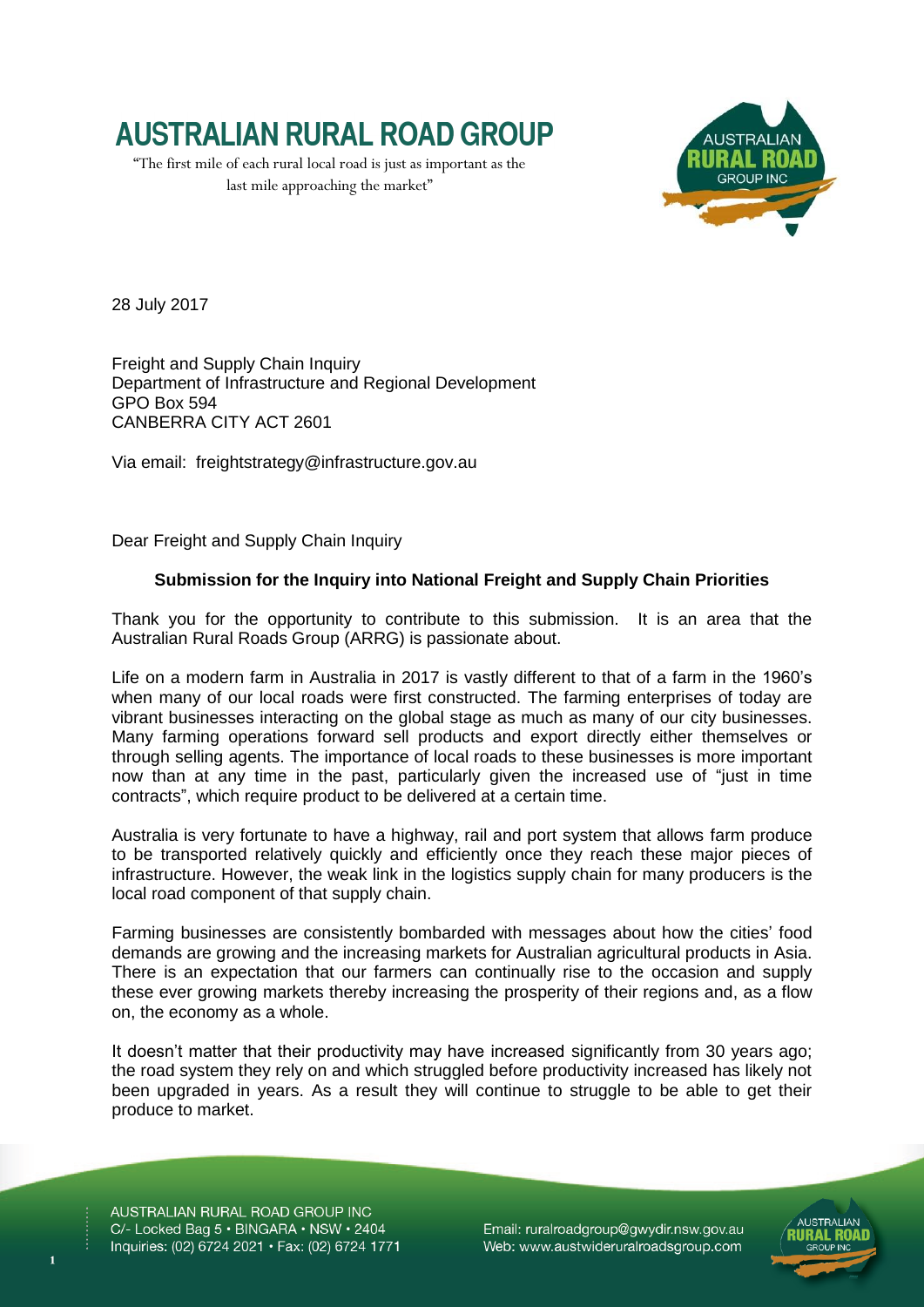

Last season, our farmers were lucky with high chickpea prices on the back of a drought in India. However, with subsequent rain in India, that window of opportunity to get chickpeas to the Indian market was significantly reduced and if producers did not get their crop to port in time, due to the condition of roads, the premium price was lost. It is, therefore fair to say that many normal business decisions cannot be made because of the condition of roads. A local farmer in the Moree Plains Shire area had the opportunity to sell wheat at a premium price but could not take advantage of that price because rain was predicted and therefore they couldn't risk not being able to get trucks onto the farm if it did rain. These particular producers also face the fact that freight companies charge them more because of the condition of their roads. It is clear that we need a local road network that is fit for purpose to support local productivity across the country.

The ARRG was formed as a response to the plight of local roads in 2010. The group was formed to try and devise a better way of distributing road funding taking into account productivity. There were five (5) main reforms recommended in our first report. They were:

- 1. Mandate 10 year asset management plans for local government
- 2. Retain current local road funding programs as a baseline
- 3. Establish an Independent National Roads Portfolio Manager
- 4. Establish a National Rural Local Road Productivity Fund
- 5. Build management skills and research capacity in roads

To test the idea that councils were capable of consistent asset management and productivity assessment, the ARRG also delivered another project called The North West Freight Network which shows five (5) councils, being Gwydir, Narrabri, Gunnedah, Warrumbungle and Moree Plains, working together to deliver an upgraded network of roads across these five (5) shires capable of handling up to 2AB Quad truck combinations. These upgrades would provide great freight benefits to grain, cotton and cattle producers in those areas if this core road network was upgraded to take larger, more efficient vehicles. This project is unfunded at this stage because when presented to government it was deemed to be too large for funding. A copy of the report is attached.

The problem, however, seems to be that many local roads do not attract funding from state and federal governments because the cost benefit ratio does not meet the required level. Many local roads cannot compete with the traffic volumes, population and time savings that many roads in more densely populated parts of our country have. Traffic counts on rural roads can be seasonal, weather affected and determined by the condition of the road in the first place. Funding criteria can also change from year to year, for example the application for "Fixing County Roads" Round 3 is vastly different to Round 2. This makes it increasingly difficult for councils to plan long-term road improvement projects and to advise their community members, who are reliant on these funding opportunities, which may result in reduced freight costs through time savings and reduced wear and tear to vehicles.

Also, in rural and remote communities a road is more than just a road. It is the means whereby children get to school, people get to work, health services are accessed, emergency services are accessed and delivered, the mail is delivered and social connectedness occurs. Many children in rural areas are unable to attend school if there is a small amount of rain as the roads become impassable.

Add to this the cost of not being able to get to work or separating the family so that partners can get to work and children can be educated, then the cost of not having a fit for purpose roads means you have a situation akin to a natural disaster all the time. People in the Moree Plains Shire people travel long distances, many of weather affected local roads, to reach their place of work. These factors must be added to any cost benefit for a local rural road.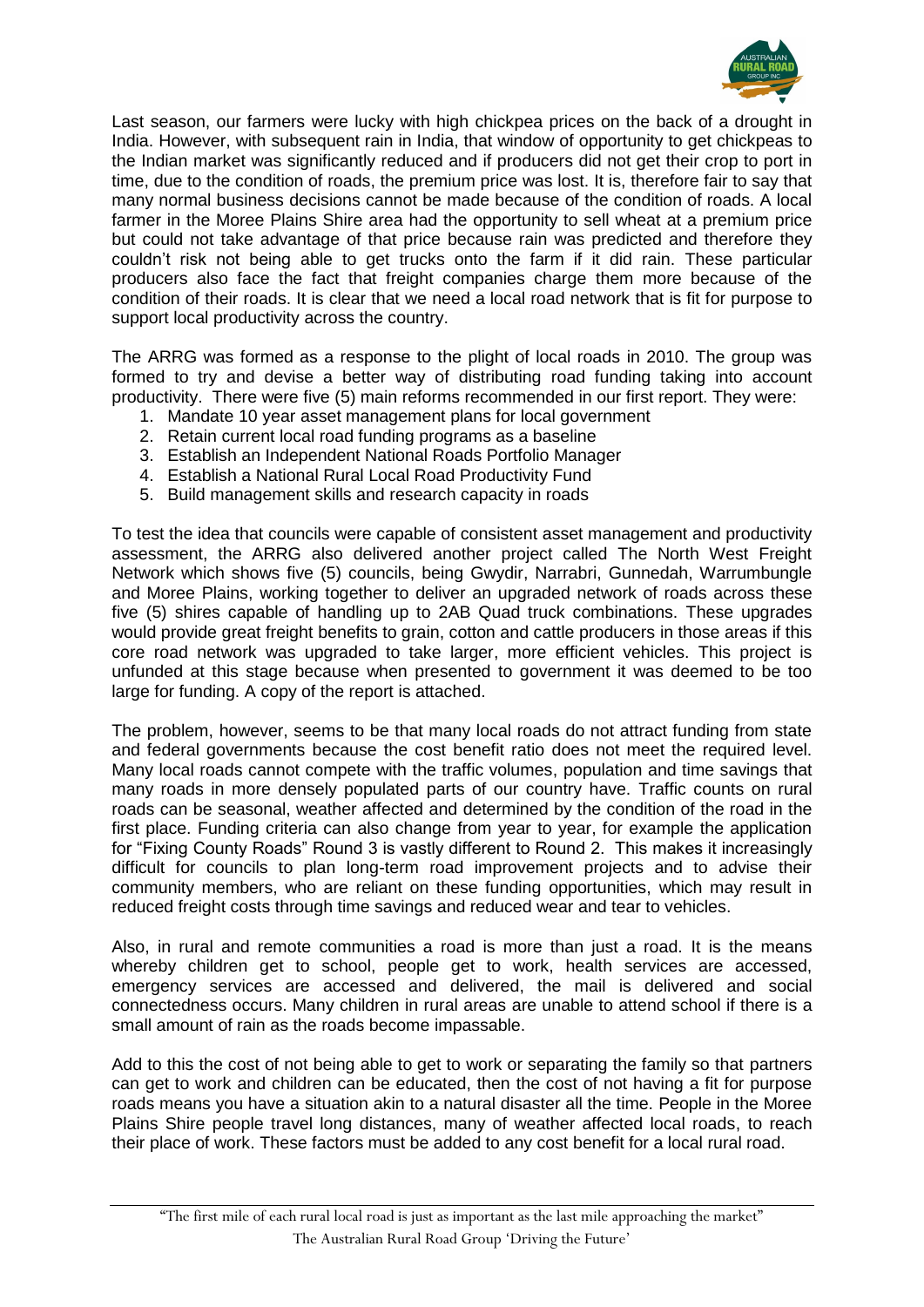

As an aside Australia spends around \$560 million per year each year on replacing infrastructure as a result of natural disasters, a proportion of which are local roads. We need to realise that we need to do more than replace like for like. Allowing for betterment to build some resilience into the system is a better use of the taxpayer dollar. In 2011-2012 Moree Plains received around \$40 million for flood damaged roads. If we had a flood again tomorrow much of this work would need to be completed again as all we could do was replace like with like.

There are other factors that should also be considered in obtaining the cost benefit ratio for local roads. Such as that many of our productive agricultural areas are on black soil plains; while these soils are particularly fertile and conducive for cropping, they are extremely difficult to build roads on and has a higher than usual impact of road building and maintenance costs and this should be taken into account when assessing costs. There is also the issue of access to gravel or the distance to obtain suitable quality gravel in these highly productive areas. In Moree Plains Shire alone, the average distance to source gravel is 30 to 40 kilometres. This adds substantially to the costs of re-gravelling or sealing of roads. The opportunity cost of not having a fit for purpose road means that basic business decisions cannot be undertaken and that they are disadvantaged.

Local roads comprise 85% of the national road network, a total length of over 600,000 kilometres of which are rural roads. Of these 65% are unsealed. If we multiplied the social economic costs of these roads across our nation it would be staggering figure. There needs to be a better and fairer way of calculating the costs and the benefits so that low volume high productivity local roads can receive more Federal and State funding for upgrades. These types of upgrades would work to decrease the cost of freight movements and hence increase productivity significantly. It is estimated that the cost of freight can be up to 30% of the production costs for grain farmers. A reduction in this number would greatly improve productivity.

Perhaps where a case can be put forward for such factors to be of significance it is not a basic cost benefit analysis that should be prepared for specified local roads, but a multi criteria analysis that gives a score and a weight to specified factors that contribute to the costs and benefits of any given road. This would make much more sense for local roads, especially those in rural areas where productivity can be greatly improved and where there are significant social factors associated with the upgrading of a road.

This can be achieved by all levels of government working together to create a system that works. Therefore, the ARRG would like to see a formal partnership developed between all levels of government to seriously look at local road issues. As local roads constitute 85% of the road network in a country the size of Australia, which relies on agriculture for its own citizens and for export markets to power the economy, we cannot afford to neglect our local roads and think we will still have an efficient, timely and cost competitive freight supply chain which allows us to compete effectively in the global market. The current system of cost benefit analysis fails our rural and remote roads. This is a major problem when we are competing for the same limited funds as our urban neighbours.

Over the years there have been significant improvements to highways and ports to support the significant increase in agricultural productivity. However, the local rural road network including a significant portion of unsealed roads is going backwards. Wonderfully efficient ports are all well and good and very necessary but if you can't get the product to the ports they are not being used as efficiently as they should be to guarantee the most productive freight outcomes.

"The first mile of each rural local road is just as important as the last mile approaching the market" The Australian Rural Road Group 'Driving the Future'